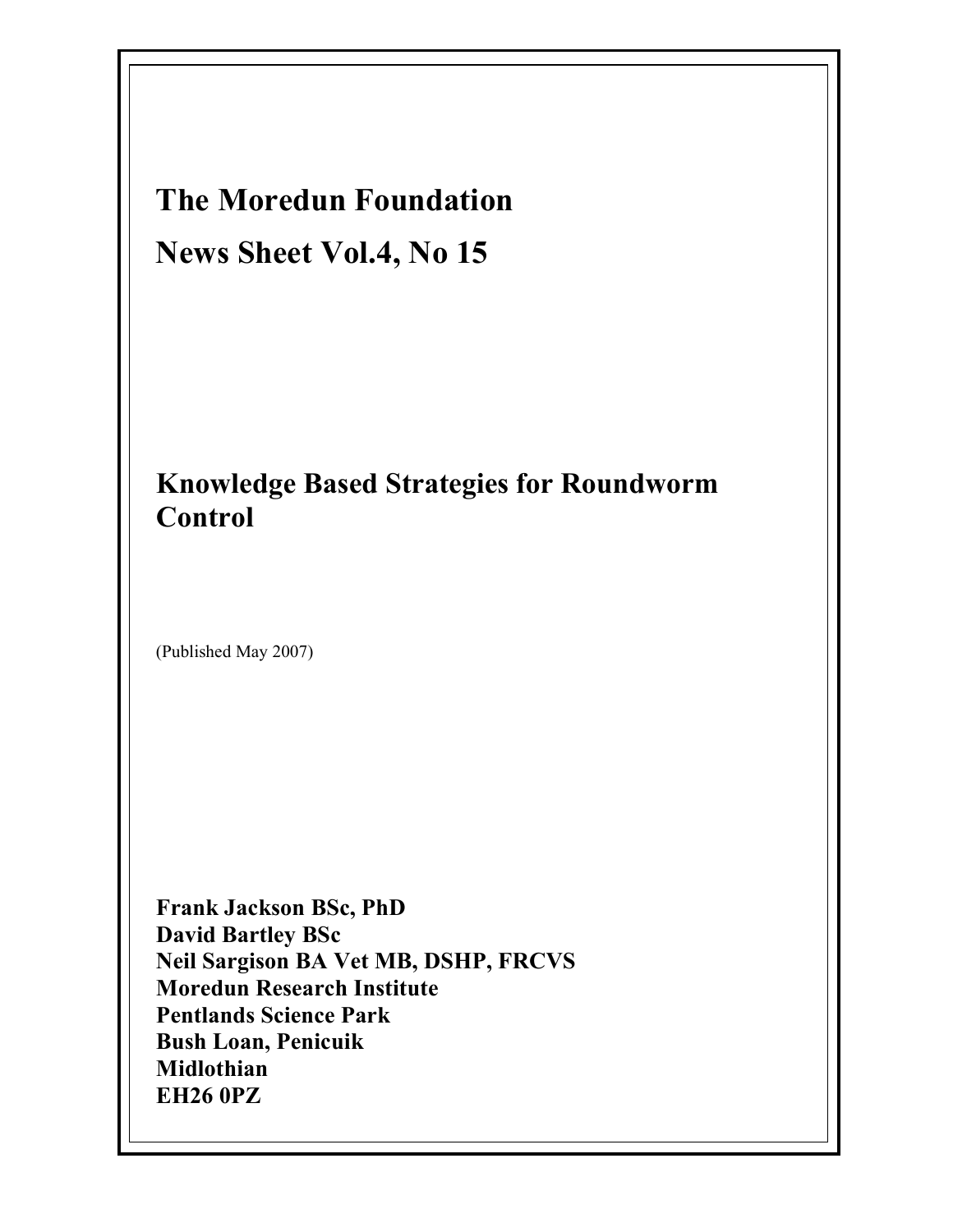# Summary

- Plan a strategic worming programme with your veterinary practitioner that will reduce unnecessary treatments. Where possible avoid frequent drenching with anthelmintic by integration with grazing management to provide some 'low-risk' pastures.
- Use parasitological and performance monitoring to gather data which will enable you to set performance targets for your lambs.
- Undertake a post drench efficacy check to determine whether the class of anthelmintic/wormer is still effective or whether drug resistance is present.
- Treat bought-in stock and animals that been grazed off farm with drenches from both the 2-LV and 3-ML class of drugs and where possible yard for at least 24-48 hours prior to turnout.
- Turn out quarantine treated stock onto dirty pastures to ensure that any resistant survivors form only a minor proportion of the total population.
- Do not underdose stock by underestimating liveweight. Weigh a small number of representative animals and base the dosing volume on the heaviest animal in the group.
- Accurately calculate the correct dose volume and check that the dosing gun is delivering the correct volume of drench prior to use. Administer all drenches over the back of the tongue.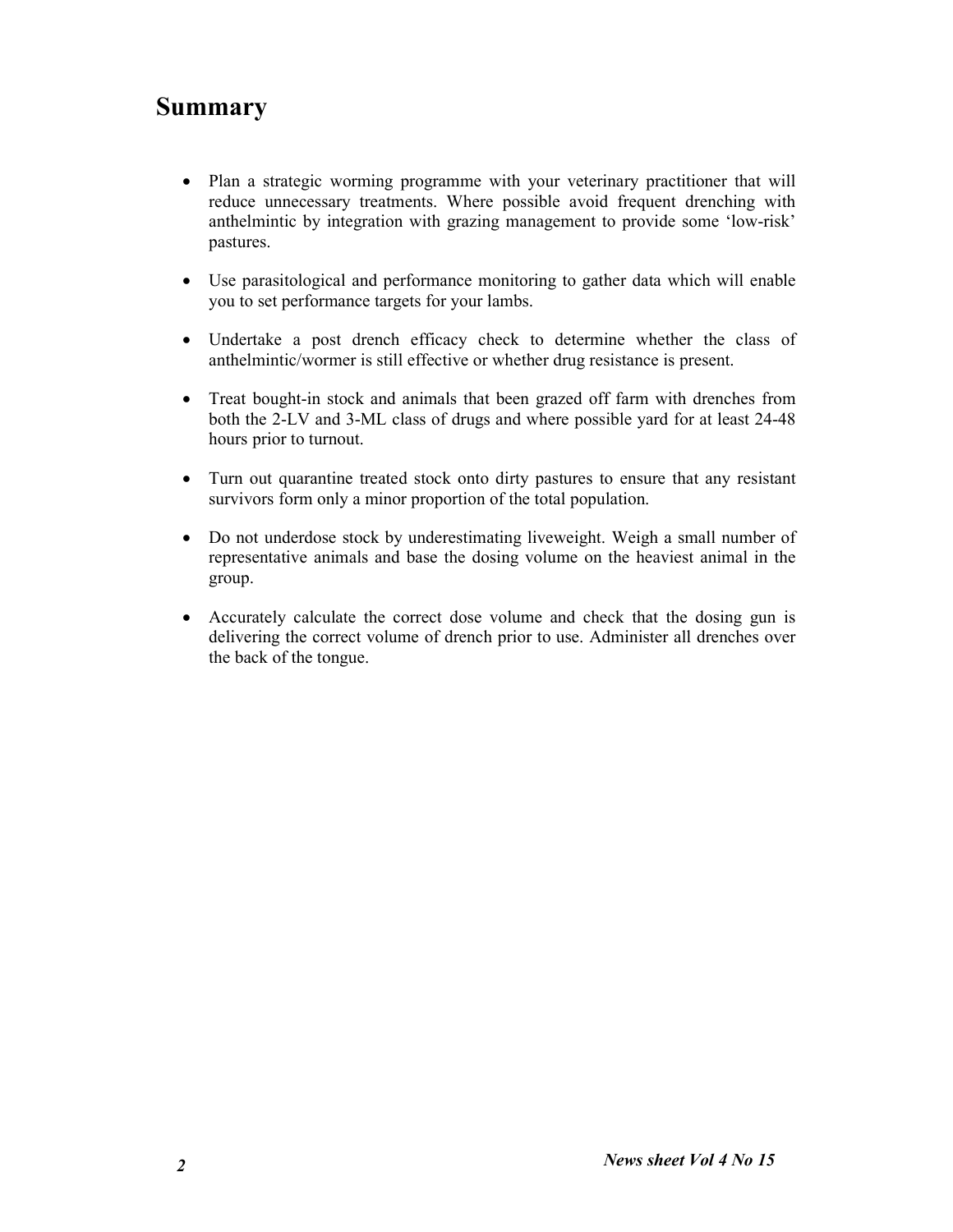# Introduction

Worm control and anthelmintic resistance have been a regular focus of previous Moredun newssheets (see newssheets volume 2 Number 3, volume 3 number 2 and volume 3 number 18). However, as the incidence of anthelmintic resistance continues to rise in the UK it would be prudent to revisit this subject and highlight the important role that monitoring has on developing and managing sustainable worm control.

The principal parasite species involved in parasitic gastroenteritis are:

- Teladorsagia (brown stomach worm formerly known as Ostertagia)
- Haemonchus (barbers pole worm)
- Trichostrongylus (black scour worm)
- Nematodirus

The level of disease caused by these worms depends on the size of the challenge faced by the sheep and their susceptibility to infection.

In 2004 a committee was established to develop strategies for parasite control in sheep and to oversee the delivery of recommendations to the industry. A summary of the main recommendations from the Sustainable Control of Parasites in Sheep (SCOPS) initiative can be found at the end of this newssheet and can also be viewed on the National Sheep Association website.

In 2005 Moredun developed a practical four point ACME message which formed the central core of the SCOPS initiative and focuses on the role of quarantine drenching, checking anthelmintic efficacy, monitoring and following best practice. Details of Moredun's ACME message are at the end of this newssheet.

# Factors Affecting Worm Control Strategies

There are a number of changes that have occurred and continue to occur on farm that make it necessary for producers to consider the subject of sustainable worm control and the important role that monitoring plays its development and management. Figure 1 on the following page outlines the important areas where changes are occurring and where an understanding of impact of those changes will affect how producers approach the development of sustainable roundworm control strategies.

#### Economics

The political and economic changes which directly affect farm income will always be the major drivers of change to farm management since they inevitably focus attention on minimising inputs whilst maintaining high levels of productivity.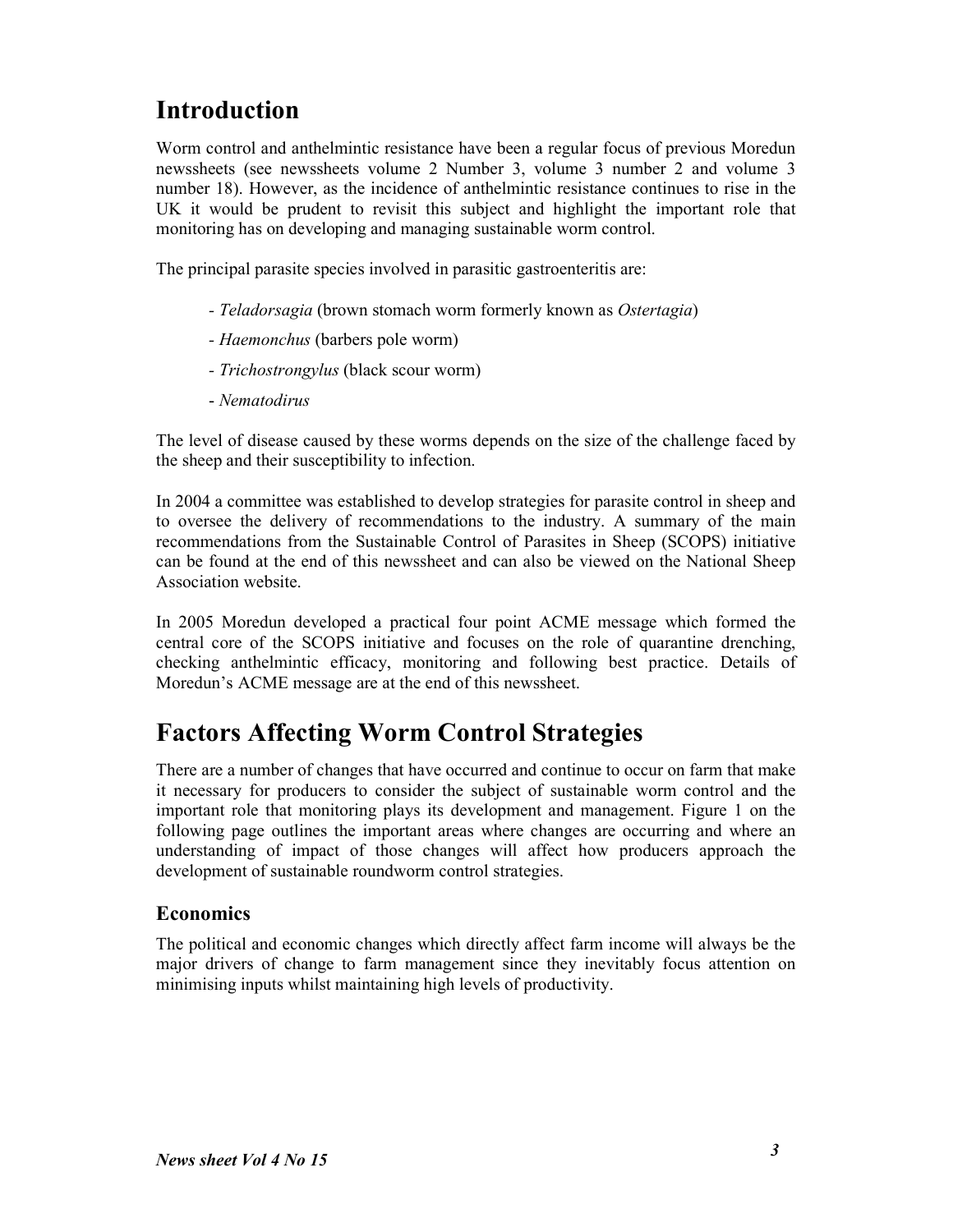#### Figure 1. Major factors that affect worm control strategies



#### Climate change

The last few years have seen changes in the climate which have resulted in milder winters together with warmer springs and autumns. These climatic changes have led to increased parasite numbers on pasture and thus increased the risk of roundworm disease.

#### Management

The UK has also seen an inexorable rise in drug resistance. Allowing resistant parasites to survive will contribute to higher pasture larval contamination. The conflict that can exist between the short and long term goals for roundworm control provides another example of the way in which farms differ and gives us another prime example of why worm control strategies need to be farm specific in order to resolve any conflict and why 'blueprint' approaches do not work .

#### Anthelmintic resistance

The incidence of anthelmintic resistance is rising in the UK. Surveys at Moredun have shown that 6 out of 10 farms have benzimidazole (white drench) resistance and that as many as 3 farms in 10 have macrocyclic lactone (clear drench) resistance. Several cases of multiple resistance (resistance to all three broad spectrum families) have also been recorded in sheep flocks throughout the UK.

All of the evidence suggests that once resistant worms are present on farm they can be considered permanent for all practical purposes. In 1983 Moredun Research Institute's own farm was found to have a population of worms resistant to benzimidazole (white drench). This class of drench was immediately withdrawn and the roundworm population was controlled using an annual rotation of the levamisole and macrocyclic lactone classes of anthelmintic instead. Since 1983 regular checks including a faecal egg count reduction test in 2006 have shown that benzimidazoles still don't work. These facts are highly pertinent when developing a worm control strategy and health plan.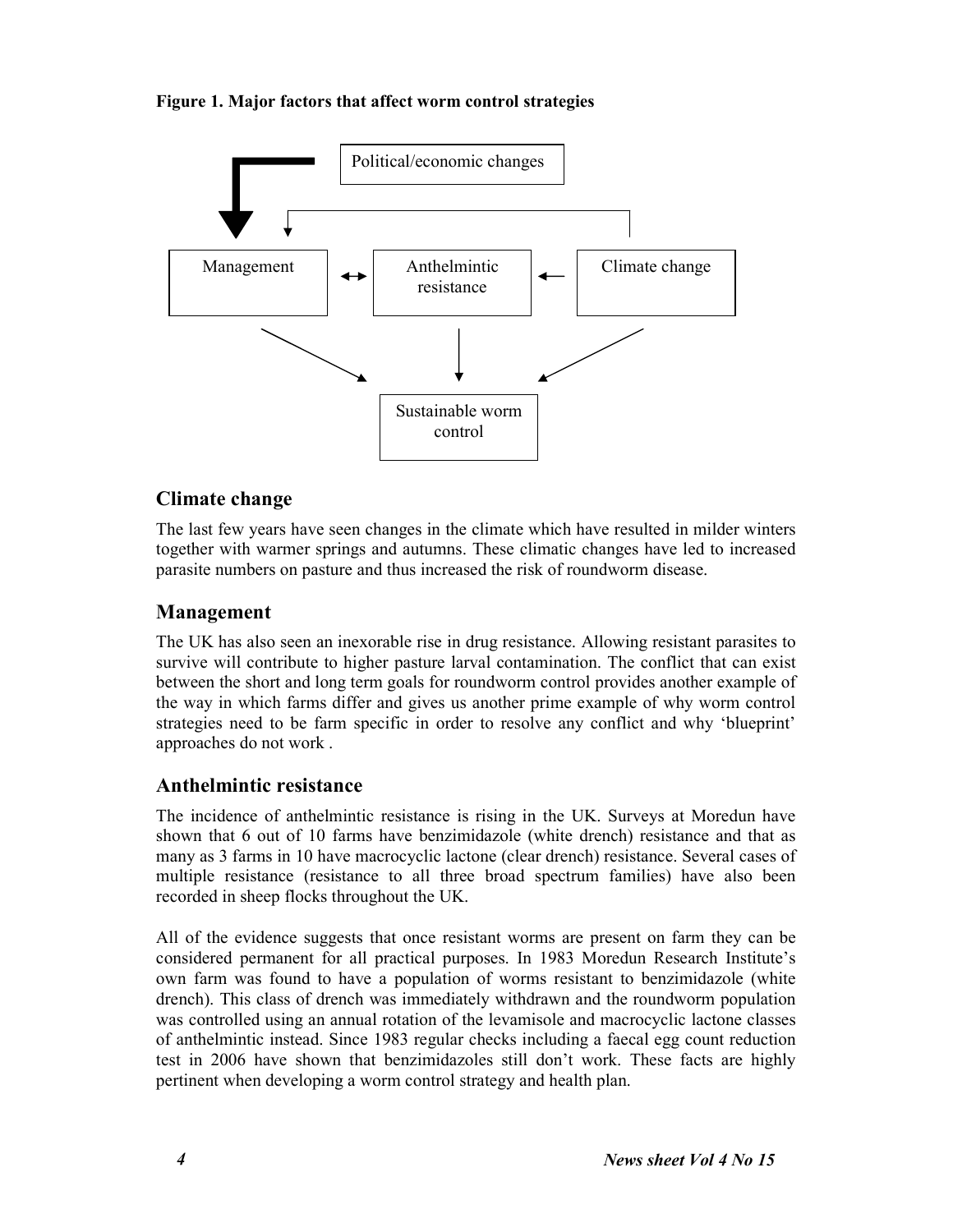#### Other diseases affecting productivity

Parasitic gastroenteritis is arguably the most important disease affecting productivity in lambs but it is important to recognise and diagnose which of the other 'ill thrift' diseases may affect the performance of lambs. Other common causes of ill thrift in weaned lambs include poor nutrition, cobalt deficiency, selenium deficiency, fascioliasis as well as other infectious diseases like lameness, sheep scab, coccidiosis, border disease and a range of respiratory diseases.

### Knowledge based effective worm control

The development of effective worm control strategies capable of meeting defined targets whilst maintaining anthelmintic susceptibility is a challenging and complex task that involves integrating areas of general knowledge with farm specific knowledge acquired by monitoring. Although for some people the monitoring process starts and finishes with sample collection and its analysis the data gathered in this way on subclinical/chronic diseases like roundworm infections can only be fully exploited in developing sustainable control regimes if it is set alongside information on farm management, animal performance and defined performance and economic goals.

#### Why monitor?

Simple worm egg counts taken at the appropriate time from lambs can provide much more than just a number of eggs per gram of faeces which can be set against some defined threshold above which animals are treated. Figure 2 below shows the principal ways in which they can be exploited and some of the additional information which increases their value by allowing more accurate risk assessments to be made.

#### Figure 2. Exploiting Faecal worm egg counts

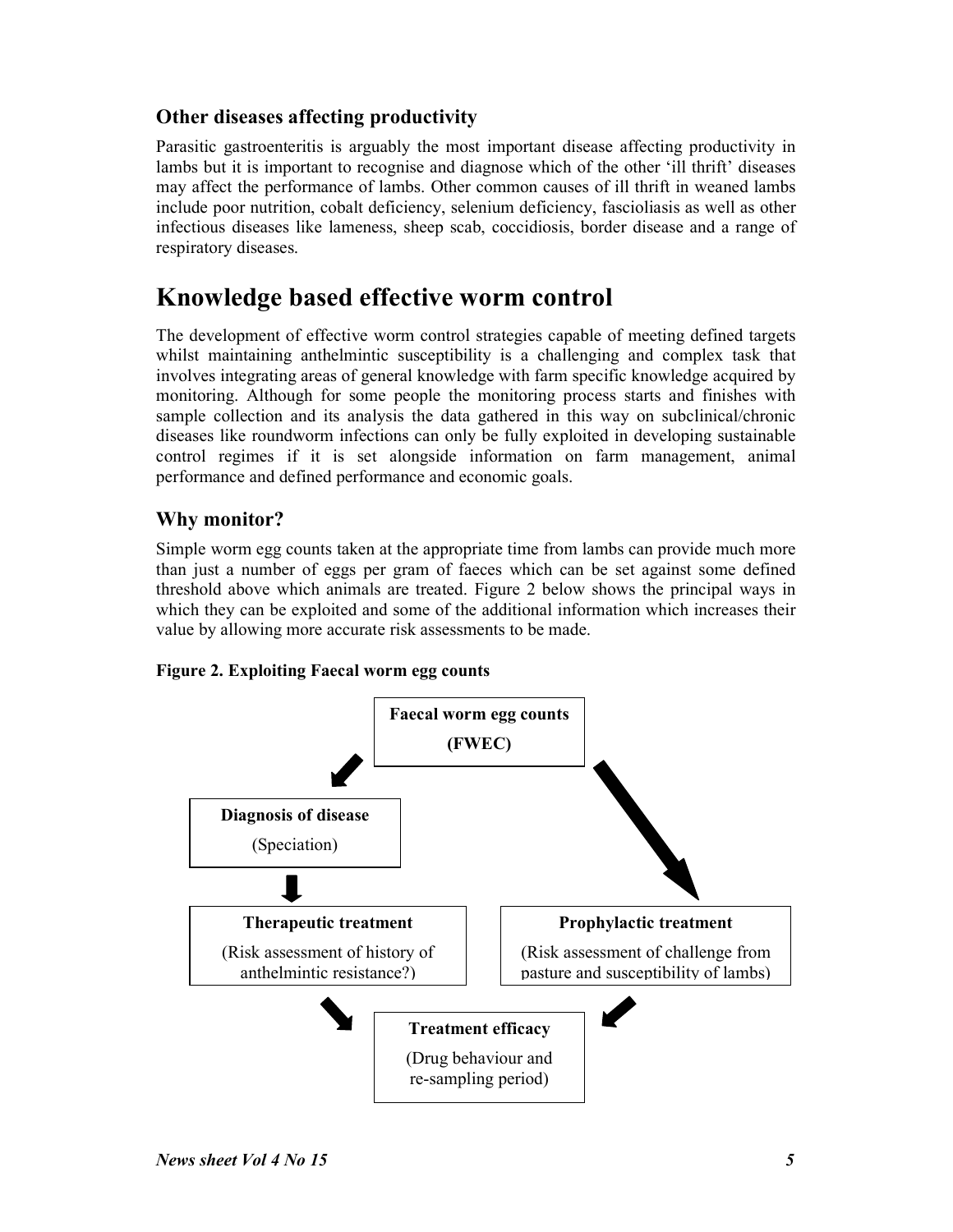The interpretation of faecal worm egg counts (FWECs) is complex particularly since the egg counts of some parasites, such as the brown stomach worm Teladorsagia tend to be low and often do not reflect the size of the worm burden. For this species in particular the decision to treat based solely on egg count is difficult but the task becomes much easier if one also has information on the risk posed by the pastures that the animals are grazing, previous history of disease or anthelmintic resistance etc. The accumulation of parasitological and risk assessment data together with information on ewe performance, nutritional inputs and grazing management taken at different times within a season and over several seasons provides a true indication of the extent of threat posed by roundworms on a farm. Although this sort of monitoring comes at a cost, these costs can often be offset against the costs incurred in the short term through the inappropriate and/or ineffective use of anthelmintics.

Savings made by targeting anthelmintic treatments not only offer both an immediate economic gain but also have potential long term gains by reducing the selection pressure for the development of anthelmintic resistance.

## Prophylactic treatment using Anthelmintics

At present there are only three broad spectrum anthelmintic families licensed for use in the UK. Each family or class has a different mode of action (see Table 1 below).

| <b>Class</b>               | <b>Group names</b>                   | <b>Examples</b>                                     |
|----------------------------|--------------------------------------|-----------------------------------------------------|
| $1-BZ$<br>(white drenches) | Pro benzimidazoles<br>Benzimidazoles | Febantel, Netobimin<br>Albendazole,<br>Fenbendazole |
| $2-I.V$                    | Imidazothiazoles                     | Levamisole                                          |
| (yellow drenches)          | Tetrahydropyrimidines                | Morantel                                            |
| $3-ML$                     | Avermectins                          | Ivermectin, Doramectin                              |
| (clear drenches)           | Milbemycins                          | Moxidectin                                          |

#### Table 1. Broad-spectrum wormer classes.

In addition to the 3 classes of broad-spectrum drugs there are drugs such as closantel with a narrow spectrum of activity against the blood-feeding roundworms and also against liver fluke. Closantel can be used to treat sheep infected with *Haemonchus* (the barbers-pole worm).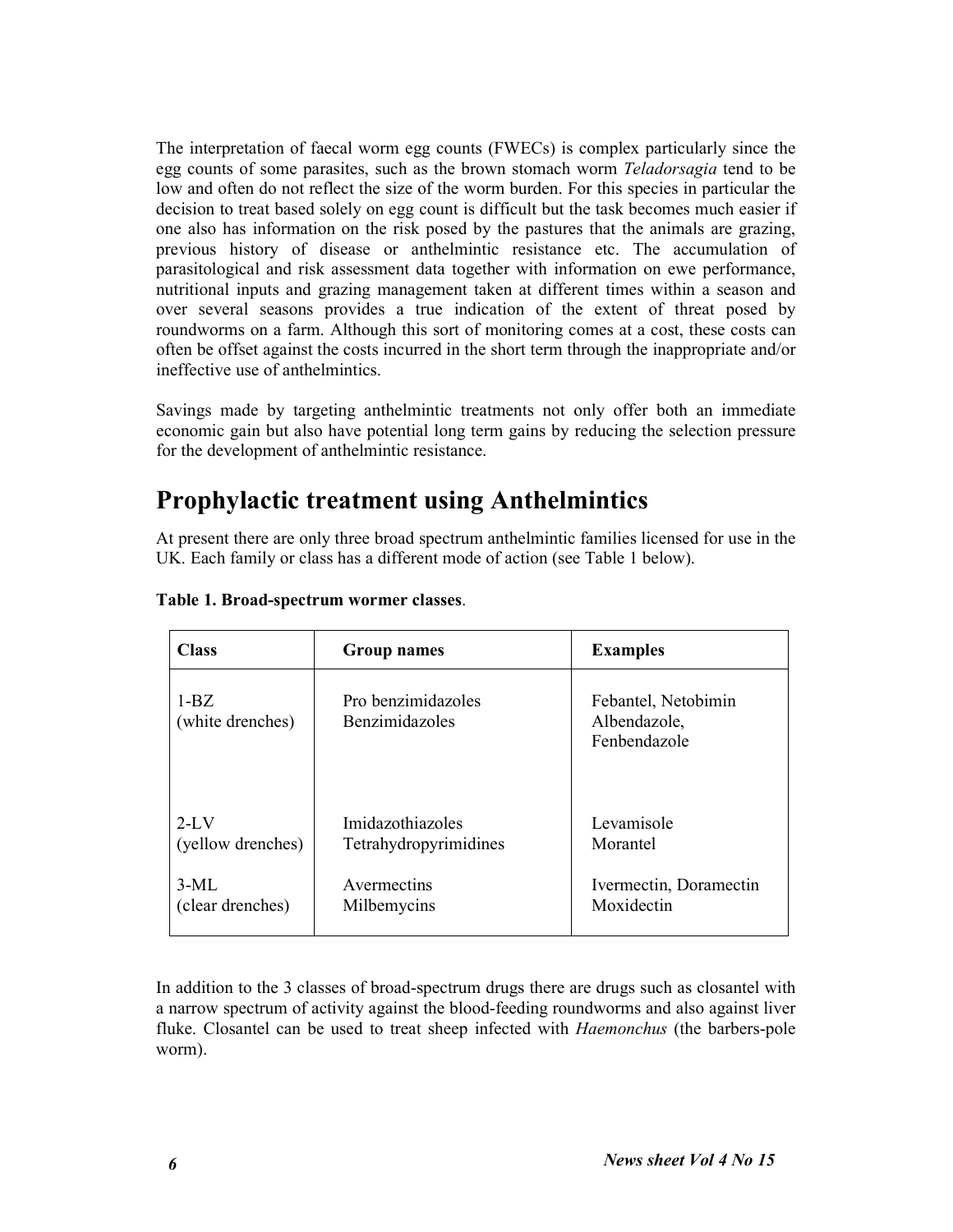It is possible that within the next few years, the results of research by the pharmaceutical industry may bear fruit in the form of one or more new families of broad spectrum anthelmintics. If and when any new compounds do become available then, given the enormous costs of development and registration, it is imperative that everyone recognises how valuable a commodity they are and uses them sensibly.

#### Anthelmintic resistance

The capacity of parasites to adapt to a range of different selection pressures (e.g. anthelmintics) is well known and knowledge of the risks inherent in different control strategies is invaluable in developing sheep health plans. Recently the importance of maintaining a worm population unexposed to treatment (often referred to as a population in  $refugia$ ) has been recognised as the most important means of maintaining the efficacy on farm of our current anthelmintics.

The genes that confer resistance occur naturally within the worm population as a whole and thus drug resistant worm populations arise through a process of selection. A variety of factors are known to influence the selection process, the key ones being the proportion of the population exposed to treatment, treatment frequency, and the use of the optimum dose rate.

#### Pasture Management

Periodic seasonal droughts that kill most of the worms on pasture are now recognised as making a major contribution to the rapid emergence of wormer resistance in the Southern hemisphere.

If sheep are treated under these circumstances when almost all of the worm population is resident in the sheep then resistant worms that survive treatment are the major source for re-contamination of the pasture and resistance is selected very rapidly. A similar situation occurs with dose and move strategies where animals are drenched onto 'clean' grazing. If the 'clean' grazing has very few susceptible worm eggs and larvae on it then any resistant survivors of treatment in the sheep will provide the major source of recontamination. Although from a selection of resistance viewpoint dosing animals onto clean grazing carries a high risk it is still an excellent short term strategy for maintaining production. Dose and move provides another example of conflict between short and long term goals and is one where farmers and their veterinarians need to examine the potential for managing any adverse effects to minimize the risk. For example where lambs are finished using dose and move to clean grazing then it may be possible, once the lambs are finished, to manage those pastures in a way that minimizes the risk of transmission of resistant parasites.

For many years farmers have been able to maintain high levels of performance in lambs on heavily stocked permanent pasture simply through the intensive use of anthelmintics. Over time this approach has led to the steady accumulation of resistant worms within the population and eventually to resistance at a level where there is clinical failure of the drug or drugs being used. The increasing prevalence of drug resistant parasites on farms throughout the world confirms that this approach is not sustainable.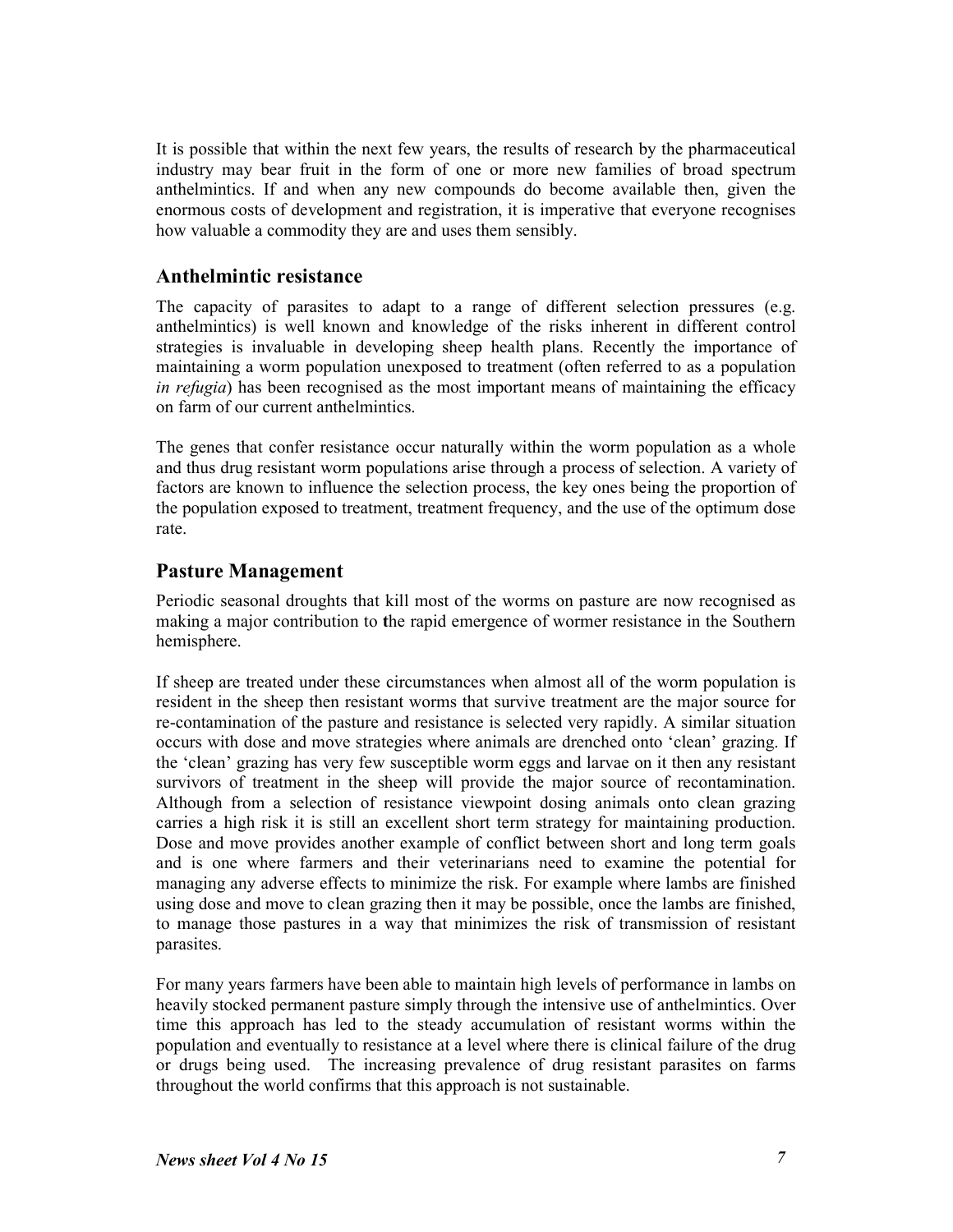#### Quarantine Treatments

Although on farm selection is important, the movement of sheep containing drug resistant worm populations is also an important factor in increasing the prevalence of drug resistance. Quarantine treatments are intended to prevent the introduction of resistant roundworms with the introduction of new stock or the return of stock that has been grazed away from the main farm. The current advice given to farmers in order to minimise the risk of importing anthelmintic resistance is to treat with a macrocyclic lactone (clear drench) and a drug for a second class such as levamisole (yellow drench). These drenches should be administered sequentially not simultaneously; different drenches should never be mixed since they have different formulations and carriers which might not be compatible. If possible hold the animals off pasture (with access to feed and water) for 24- 48 hours post treatment to allow the anthelmintic to work and thus minimize pasture contamination. Following this short quarantine period treated animals should be returned to contaminated pasture so that the eggs of any resistant survivors will be diluted by the susceptible population on pasture.

#### Checking anthelmintic efficacy

It is important that farmers know if their drugs are working effectively. Your practitioner can arrange a simple inexpensive post-drenching efficacy check in which samples are collected from animals 7-17 days after treatment. Normally 12-15 fresh faecal samples will be collected and pooled and a single egg count performed on the pooled material. If the drug is working effectively then very few worm eggs will be present in the posttreatment sample.

For testing animals treated with levamisole samples should be taken around7 days posttreatment and for those treated with a benzimidazole or a macrocyclic lactone then samples can be taken about 14 days post-treatment. The macrocyclic lactones sometimes inhibit egg laying in female worms for up to 14 days and thus it may be desirable to collect material from these sheep later around 17 days post-treatment.

### Using Targeted Treatments

Targeting treatments towards those animals that are most prone to roundworm disease and/or those that are responsible for transmitting infection offers an obvious means of maintaining a population *in refugia*. The first and arguably the most successful studies in this area were conducted in South Africa on farms where multiple resistant Haemonchus a blood feeding parasite posed a serious problem. The first studies led to the development of FAMACHA a system that uses conjunctival colour as a marker of the anaemia that characteristically occurs with *Haemonchus* infection. Studies using this approach where only those lambs with evidence of anaemia were treated saw a marked fall off in the numbers of animals that were treated overall. Other French studies using dairy goats showed that the highest milk producers were also the animals that were most susceptible to worm infections and were responsible for the majority of the contamination on pasture. In the South African studies almost 70% of the lambs required no treatment but about 10% required 2 or more treatments.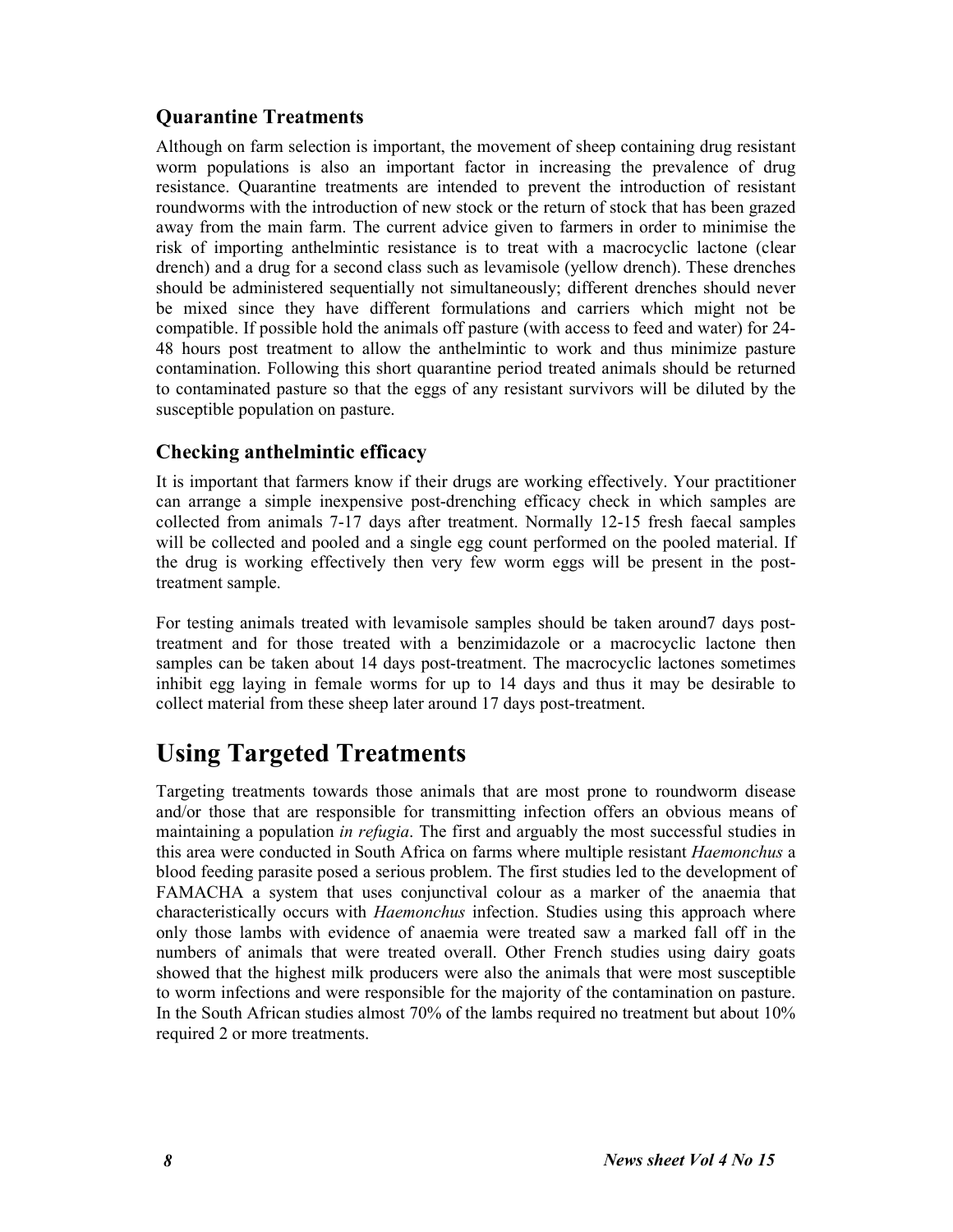The French studies where treatments were directed towards the older high milk producing animals saw about a one third reduction in the amount of anthelmintic whilst having no effect on the productivity of the herd. Sadly the markers used in the South African and French studies cannot be widely exploited in the UK simply because Haemonchus appears at least at present to be a sporadic problem and milk sheep are a comparative rarity in this country.

Researchers at Moredun were the first to identify the reduction in appetite that is a feature of infections with Teladorsagia (the brown stomach worm) which is the principal parasite involved in anthelmintic resistance in the UK. As any reduction in appetite and consequent change in liveweight gain occurs very early in the infection process before egg counts have raised to appreciable levels, there is potential to use these changes as markers for targeted selective treatments (TST). The development of automatic weighing and shedding systems coupled with the electronic identification of individuals provides a platform for the field testing of targeted treatment regimes.

Current studies at Moredun are examining the impact that TST has on lamb performance (using liveweight gain as an indicator) and the selection of anthelmintic resistance. Although still at an early stage the preliminary findings from these studies where the TST approach was compared to a monthly treatment regime showed a clear trade off between productivity and the selection of anthelmintic resistance. Post weaning lambs treated monthly gained about 15% more per day than those in the TST groups. However the efficacy of treatments given to the routine monthly treatment groups was lower by the end of the season (around 80% compared to over 90% in the TST group) and the TST groups were given 47% fewer treatments.

The initial results from these TST studies are reasonably encouraging and when the data is available on the genetic changes resulting from the application of targeted treatments, it should provide a model that will enable Moredun scientists to examine the most important benefits and disbenefits arising from this approach.

### The Future

Although it now seems likely that we will, in the near future, have at least one other new broad spectrum drug family it is important that the knowledge that we have acquired with regard to the development and transmission of resistance are not discounted. The principals of resistance management must still be applied to any new compound including the all important monitoring procedures that are outlined in this article.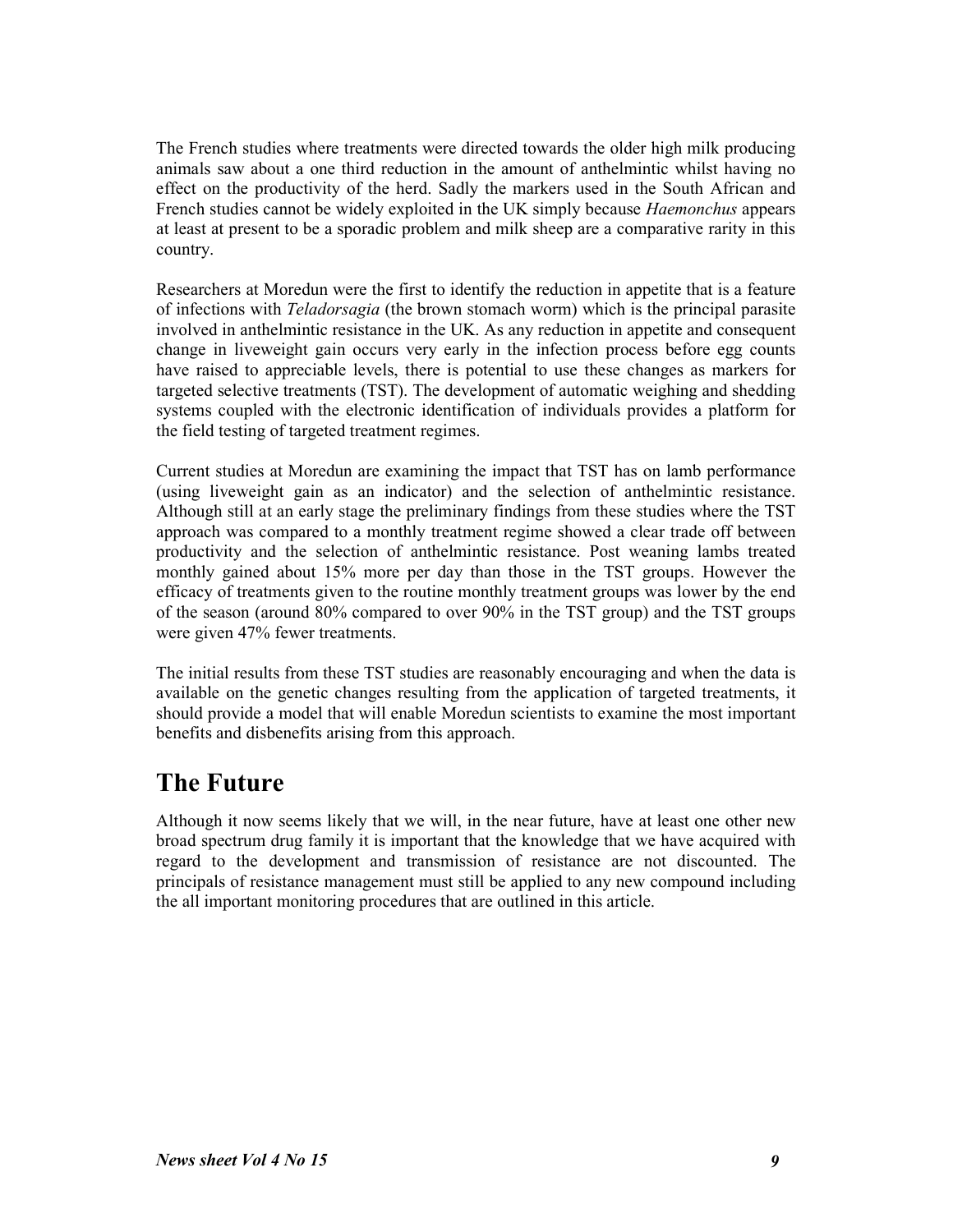# SCOPS Summary Recommendations

- 1. Work out a control strategy with your veterinarian or advisor
- 2. Use effective quarantine strategies to prevent importation of resistant worms in introduced sheep and goats.
- 3. Test for anthelmintic resistance on your farm.
- 4. Administer anthelmintics effectively.
- 5. Use anthelmintics only when necessary.
- 6. Select the appropriate anthelmintic for the task.
- 7. Adopt strategies to preserve susceptible worms on the farm.
- 8. Reduce dependence on anthelmintics.

## Moredun's ACME Recommendations

Adopt a quarantine strategy to minimise the risk of importing anthelmintic resistance.

Check the efficacy of the anthelmintics you are using, using a post drench efficacy test.

Monitor flocks to decide when to treat and what parasites to treat for.

Ensure that you follow best practice advice regarding the use of anthelmintics.